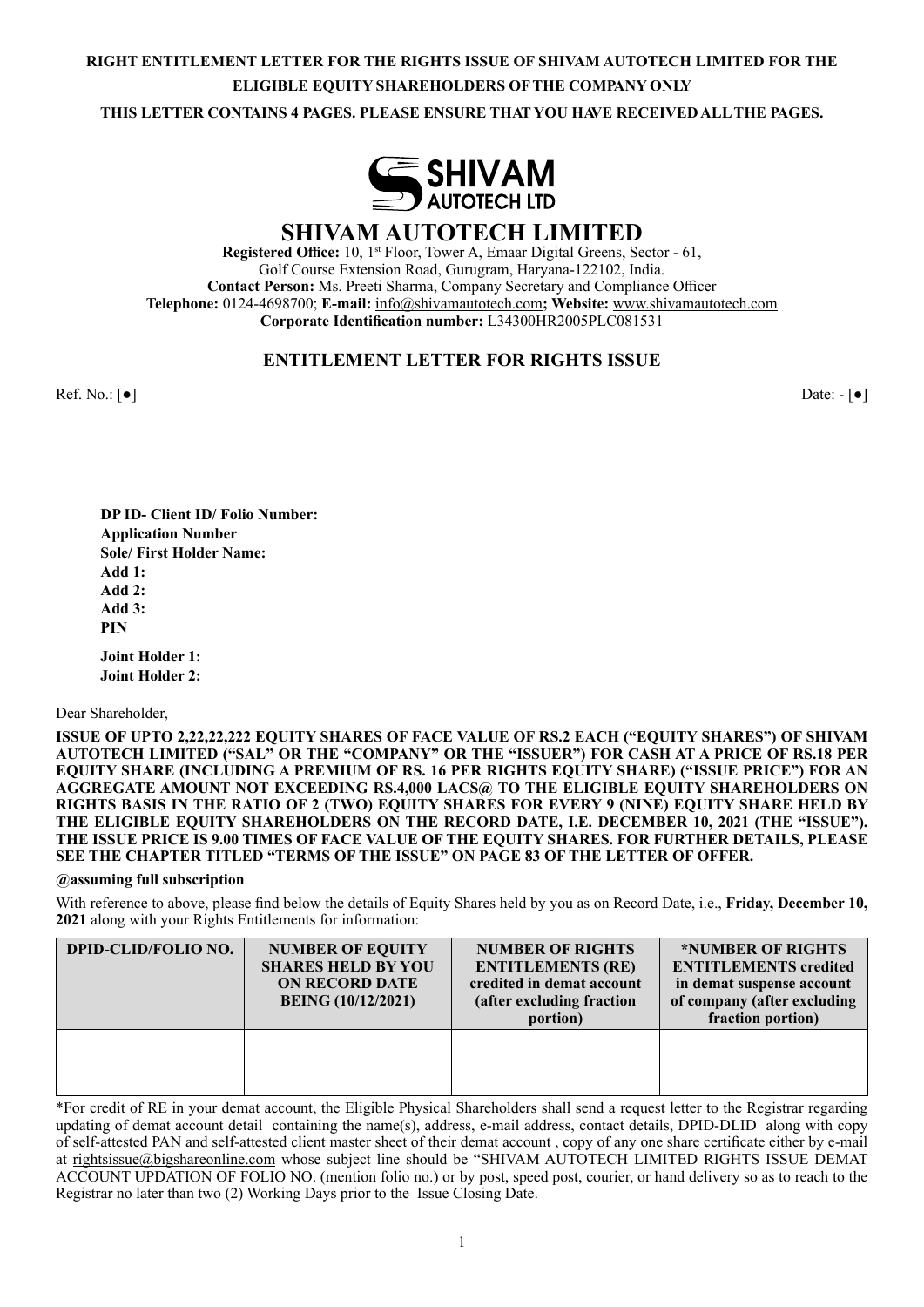You are requested to take note of the following important schedule and details in relation to the Rights Issue:

| <b>ISSUE OPENING DATE</b>                   | $31st$ December, 2021 |
|---------------------------------------------|-----------------------|
| <b>LAST DATE FOR ON MARKET RENUNCIATION</b> | $21st$ January, 2022  |
| <b>ISSUE CLOSING DATE</b>                   | $28th$ January, 2022  |

*Please note Eligible Equity Shareholders are requested to ensure that renunciation through off-market transfer is completed in such a manner that the Rights Entitlements are credited to the demat account of the Renouncees on or prior to the Issue Closing Date.*

## **1) Credit of Rights Entitlements in demat accounts of Eligible Equity Shareholders**

In accordance with Regulation 77A of the SEBI ICDR Regulations read with the SEBI Rights Issue Circulars, the credit of Rights Entitlements and Allotment of Equity Shares shall be made in dematerialized form only. Prior to the Issue Opening Date, our Company shall credit the Rights Entitlements to (i) the demat accounts of the Eligible Equity Shareholders holding the Equity Shares in dematerialised form; and (ii) a demat suspense escrow account (namely, "**Shivam Autotech Limited**") opened by our Company, for the Eligible Equity Shareholders which would comprise Rights Entitlements relating to (a) Equity Shares held in the account of the IEPF authority; or (b) the demat accounts of the Eligible Equity Shareholder which are frozen or the Equity Shares which are lying in the unclaimed suspense account (including those pursuant to Regulation 39 of the SEBI Listing Regulations) or details of which are unavailable with our Company or with the Registrar on the Record Date; or (c) Equity Shares held by Eligible Equity Shareholders holding Equity Shares in physical form as on Record Date where details of demat accounts are not provided by Eligible Equity Shareholders to our Company or Registrar; or (d) credit of the Rights Entitlements returned/reversed/failed; or (e) the ownership of the Equity Shares currently under dispute, including any court proceedings, if any; or (f) non-institutional equity shareholders in the United States.

Eligible Equity Shareholders are requested to provide relevant details (such as copies of self-attested PAN and client master sheet of demat account etc., details/ records confirming the legal and beneficial ownership of their respective Equity Shares) to our Company or the Registrar not later than two Working Days prior to the Issue Closing Date to enable the credit of their Rights Entitlements by way of transfer from the demat suspense escrow account to their demat account at least one day before the Issue Closing Date, to enable such Eligible Equity Shareholders to make an application in this Issue, and this communication shall serve as an intimation to such Eligible Equity Shareholders in this regard. Such Eligible Equity Shareholders are also requested to ensure that their demat account, details of which have been provided to our Company or the Registrar account is active to facilitate the aforementioned transfer.

For Eligible Equity Shareholders holding Equity Shares in physical form, please also see '**Attention for Physical Shareholders**' below.

### **2) Fractional Entitlements**

The Equity Shares are being offered on a rights basis to existing Eligible Equity Shareholders in the ratio of 2:9 (2 Equity Shares for every 9 Equity Shares) held as on the Record Date. Accordingly, if the shareholding of any of the Eligible Equity Shareholders is less than 5 (Five)Equity Shares or is not in the multiple of 9 (Nine) Equity Shares, the fractional entitlements of such Eligible Equity Shareholders shall be ignored by rounding down of their Rights Entitlements. However, the Eligible Equity Shareholders whose fractional entitlements are being ignored, will be given preferential consideration for the Allotment of one additional Equity Share if they apply for additional Equity Shares over and above their Rights Entitlements, if any, subject to availability of Equity Shares in this Issue post allocation towards Rights Entitlements applied for.

Further, the Eligible Equity Shareholders holding less than 5 (Five) Equity Shares shall have 'zero' entitlement for the Rights Equity Shares and shall be dispatched a Application Form for zero entitlement. Such Eligible Equity Shareholders are entitled to apply for additional Rights Equity Share and will be given preference in the Allotment of one Rights Equity Share, if such Eligible Equity Shareholders apply for additional Rights Equity Shares. However, they cannot renounce the same in favour of third parties. Application Form with zero entitlement shall be non-negotiable/ non renounceable.

#### **3) Procedure for Application in the Issue**

In accordance with Regulation 76 of the SEBI ICDR Regulations, the SEBI Rights Issue Circulars and the ASBA Circulars, all Shareholders desiring to make an Application in this Issue are mandatorily required to use either the ASBA process or the R-WAP (instituted only for resident Shareholders in this Issue, in the event the Shareholders are not able to utilize the ASBA facility for making an Application despite their best efforts). Shareholders should carefully read the provisions applicable to such Applications before making their Application through ASBA or using the R-WAP. For details, refer "Terms of the Issue" on page 83 of the Letter of Offer.

#### **4) Renunciation of Rights Entitlements**

This Issue includes a right exercisable by Eligible Equity Shareholders to renounce the Rights Entitlements credited to their respective demat account either in full or in part.

The renunciation of Rights Entitlements credited in your demat account can be made either by sale of such Rights Entitlements, using the secondary market platform of the Stock Exchanges or through an off-market transfer. In accordance with the SEBI Rights Issue Circulars, the Eligible Equity Shareholders, who hold Equity Shares in physical form and who have not furnished the details of their demat account to the Registrar or our Company at least two working days prior to the Issue Closing Date cannot renounce their Rights Entitlement. For details, see "Terms of the Issue - Procedure for Renunciation of Rights Entitlements" on page 83 of the Letter of Offer.

The renunciation from non-resident Eligible Equity Shareholder(s) to resident Indian(s) and vice versa shall be subject to provisions of FEMA Rules and other circular, directions, or guidelines issued by RBI or the Ministry of Finance from time to time. However, the facility of renunciation shall not be available to or operate in favor of an Eligible Equity Shareholders being an erstwhile OCB unless the same is in compliance with the FEMA Rules and other circular, directions, or guidelines issued by RBI or the Ministry of Finance from time to time.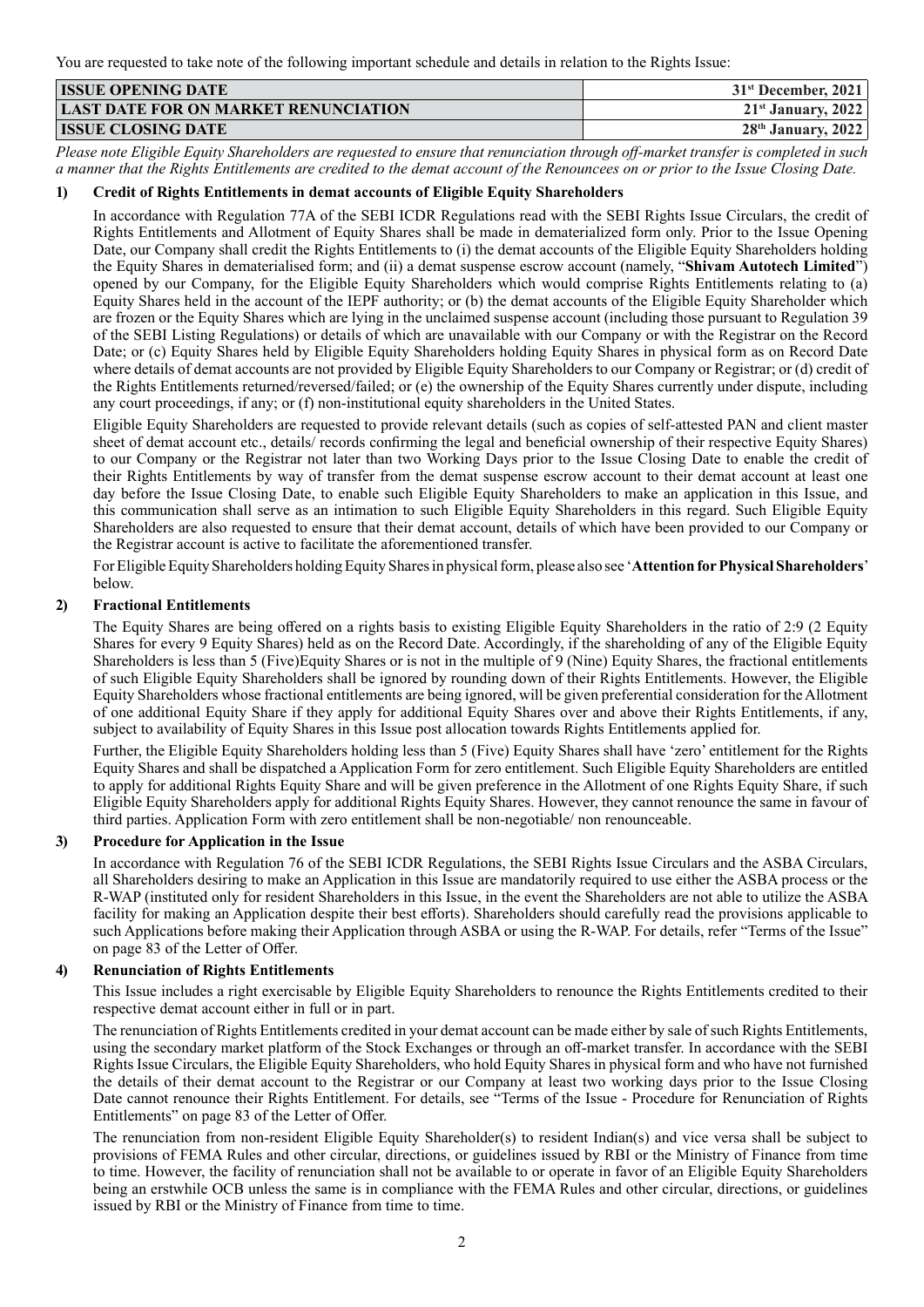**Please note that the Rights Entitlements which are neither renounced nor subscribed by the Shareholders on or before the Issue Closing Date shall lapse and shall be extinguished after the Issue Closing Date.**

#### **ATTENTION FOR PHYSICAL SHAREHOLDERS**

**In accordance with the SEBI Circular SEBI/HO/CFD/DIL2/CIR/P/2020/13 dated January 22, 2020, the credit of Rights Entitlement and Allotment of Equity Shares shall be made in dematerialised form only. Accordingly, the Rights Entitlements of the Physical Shareholders shall be credited in a suspense escrow demat account opened by our Company/Registrar during the Issue Period. The Physical Shareholders are requested to furnish the details of their demat account to the Registrar not later than two Working Days prior to the Issue Closing Date i.e. 25th January, 2022 to enable the credit of their Rights Entitlements by way of transfer from the demat suspense escrow account to their respective demat accounts, at least one Working day before the Issue Closing Date. Such Eligible Equity Shareholders shall send a signed request letter to the Registrar regarding updating of demat account detail containing the name(s), address, e-mail address, contact details, DPID-CLID along with copy of self-attested PAN and self-attested client master sheet of their demat account , copy of any one share certificate either by e-mail at rightsissue@bigshareonline.com (having a subject line as "SHIVAM AUTOTECH LIMITED RIGHTS ISSUE DEMAT ACCOUNT UPDATION OF FOLIO NO mention folio no.)" or by post, speed post, courier, or hand delivery so as to reach to the Registrar not later than two (2) Working Days prior to the Issue Closing Date. The Eligible Equity Shareholders holding Equity Shares in physical form are requested to ensure that their demat account, details of which is provided, is active.**

**If the Eligible Equity Shareholders holding the Equity Shares in the physical form as on Record Date ("Physical Shareholders") have not provided the details of their demat accounts to the Registrar not later than two Working Days prior to the Issue Closing Date to enable the credit of their Rights Entitlements in their demat accounts at least one day before the Issue Closing Date, then their said Rights Entitlements will lapse and will not be able to participate in the Rights Issue.**

**Persons whose Rights Entitlements are credited are required to make an Application to apply for Equity Shares offered under Rights Issue for subscribing to the Equity Shares offered under Issue.**

**Please note that if no Application is made by the Eligible Equity Shareholders of Rights Entitlements on or before Issue Closing Date, such Rights Entitlements shall get lapsed and shall be extinguished after the Issue Closing Date. No Equity Shares for such lapsed Rights Entitlements will be credited, even if such Rights Entitlements were purchased from market and purchaser will lose the premium paid to acquire the Rights Entitlements. Persons whose Rights Entitlements are credited are required to make an Application to apply for Equity Shares offered under Rights Issue for subscribing to the Equity Shares offered under Issue.**

**For details, see "Terms of the Issue - Procedure for Application by Eligible Equity Shareholders holding Equity Shares in physical form" on pages 103 of the Letter of Offer.**

**Investors can access the Letter of Offer, the Abridged Letter of Offer and the Application Form (provided that the Eligible Equity Shareholder is eligible to subscribe for the Rights Equity Shares under applicable securities laws) on the websites of:**

- a) Our Company at www.shivamautotech.com;
- b) the Registrar to the Issue at www.bigshareonline.com;
- c) the Stock Exchange at www.bseindia.com and www.nseindia.com; and
- d) the Registrar's web-based application platform at www.bigshareonline.com **("R-WAP")**.

**In case of any queries, you may contact the Registrar at the details mentioned herein:**

#### **BIGSHARE SERVICES PRIVATE LIMITED**

1st floor, Bharat Tin Works Building, Opp. Vasant Oasis, Makwana Road, Marol, Andheri (East), Mumbai- 400059, Maharashtra, India. **Tel:** +91 22 6263 8200, **E-mail:** rightsissue@bigshareonline.com **Website:** www.bigshareonline.com **Investor Grievance e-mail:** investor@bigshareonline.com **Contact Person:** Mr. Ashish Bhope **SEBI Registration Number:** INR000001385

Note: All capitalized terms, unless defined herein, shall have the meaning as ascribed to them in the Letter of Offer.

#### **For SHIVAM AUTOTECH LIMITED**

**Sd/-**

**Neeraj Munjal Managing Director DIN: 00037792**